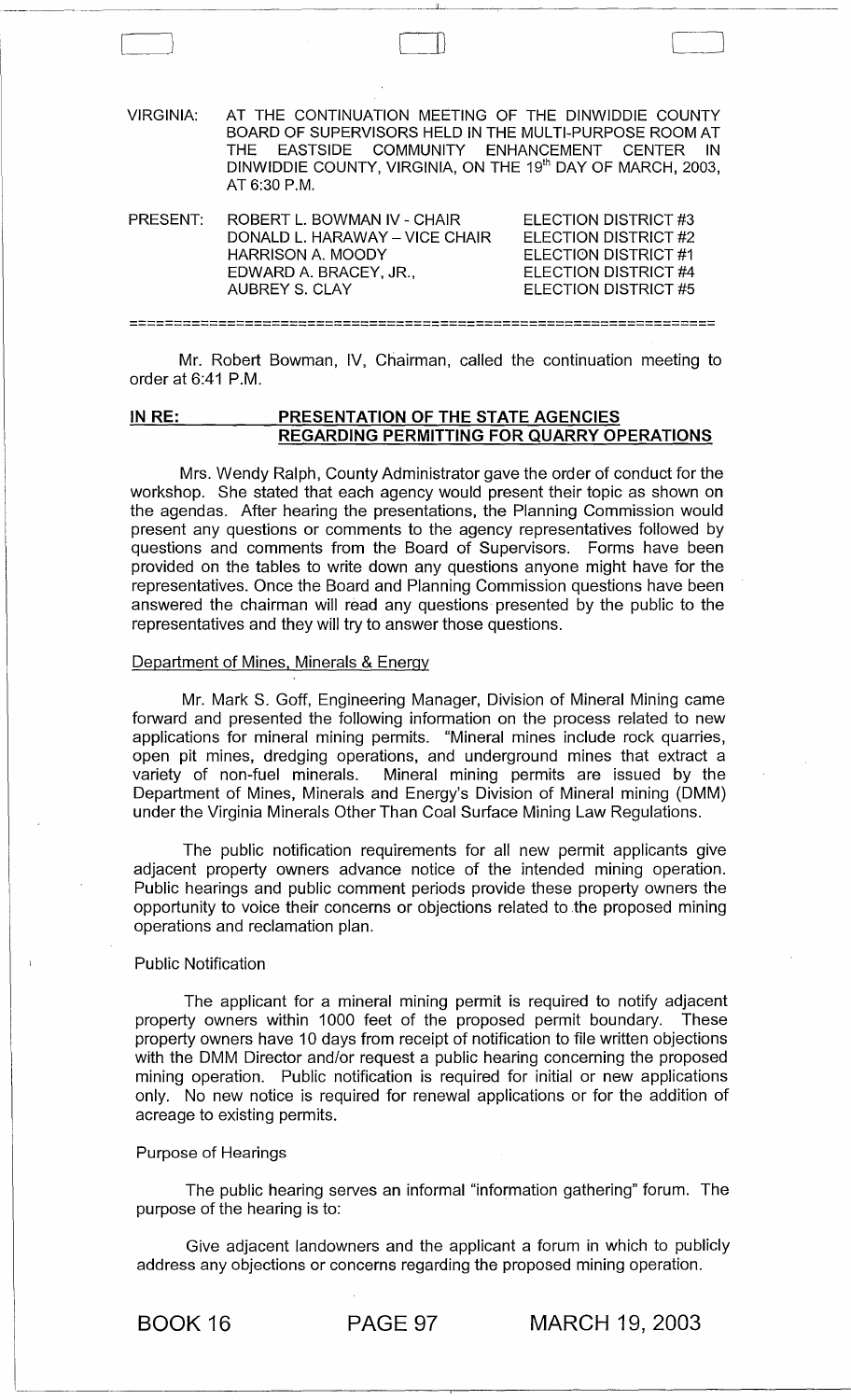Set up an appeal process for any party aggrieved by the decision of the DMM to either issue or deny the permit.

#### Public Hearing Procedure

The public hearing procedure is addressed in Virginia's Administrative Process Act (APA Section 9-6.14:11). The hearing is conducted by a hearing officer and held in the general vicinity of the proposed mining operation. Persons attending the hearing may present written and/or oral statements, photographs, or other evidence. The hearing is recorded for future review.

The hearing is not an adversarial proceeding. Cross-examination is not permitted, as the hearing is only informational or fact-finding in nature. Questions are addressed to the hearing officer, who will determine what procedure is best for answering the questions. Due to time constraints, it may not be possible for answering the questions. Due to time constraints, it may not be possible to respond to all questions or concerns at the hearing. However, all issues raised will be addressed in the hearing officer's written recommendation.

Within 30 days following the close of the hearing, the hearing officer will make a written recommendation to the Director of DMM to either issue or deny the permit, or require the applicant to supply additional information prior to making the final permit decision. A copy of the hearing officer's recommendation will be mailed to each person that requested the hearing, as well as the permit applicant. Other participants in the public hearing may also request a copy of the recommendation.

Based upon the recommendation of the hearing officer and any additional information that was requested and received pursuant to the recommendation, the Director of DMM will either issue or deny the permit.

### Administrative Appeals

The issuance of the permit, or the decision to deny the permit application, represents DMM's final order or case decision and as such may be appealed to civil court in the city or county where the mine is to be located. If the final order is appealed, the rules controlling such an appeal are found at Rule 2A, Rules of the Supreme Court of Virginia, and Article 4, Court Review, of the Administrative Process Act. Parties with a right to appeal the final order have 30 days from the date of the issuance of the permit to file a notice of appeal under the referenced Rules. A notice of appeal must be filed to begin the process. If the notice of final order was received by mail, an additional three days are added to the 30-day requirement.

#### DMM Authority

Through its administration of the Minerals Other Than Coal surface Mining Law and Regulations, the Division of Mineral Mining provides for the safe and environmentally sound exploration and production of Virginia's non-fuel minerals. This is accomplished through the permitting process, regular inspection and enforcement activities, and complaint investigations that address such areas as:

Method of Operation Mine Map Mine Road Maintenance Construction Activities Screening of the Mine Operation Grading and Seeding Citizen and Worker Complaints Erosion and Sediment Control Operator Insurance Bond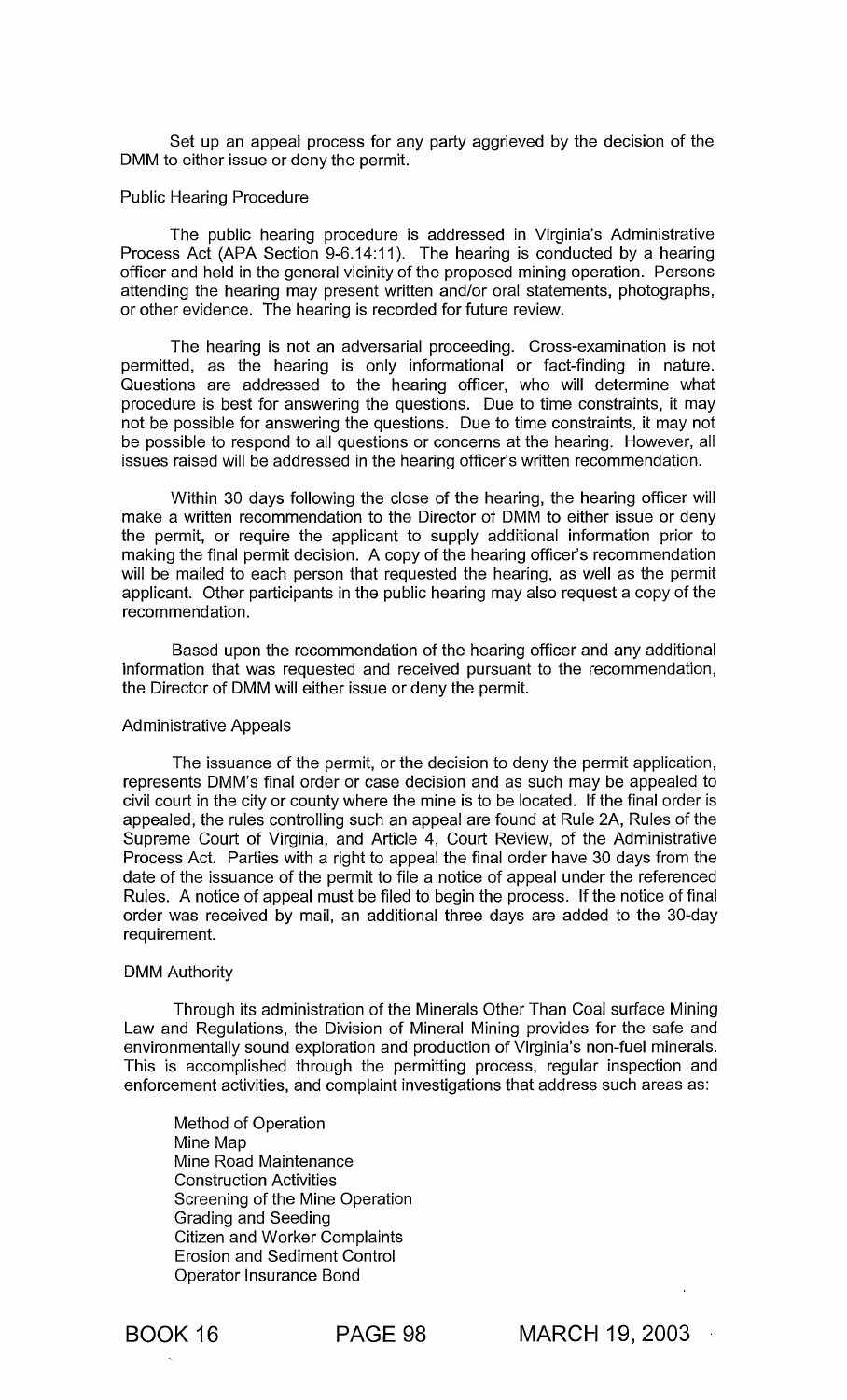Blasting Operations

Final Reclamation and Stabilization of the Site

Common issues of concern that DMM has no authority to regulate under the Mining Law and Regulations are listed below:

'----\_J CIJ '----\_J

Land-Use Zoning Traffic on public Roads Property Value Hours of Operation Life of the Mining Operation"

### Virginia Department of Transportation

Mr. Scheid introduced Mr. Richard Caywood, Resident Engineer for Dinwiddie County. Mr. Caywood gave VDOT's role in the permitting process. He stated that in Dinwiddie the agency provided the following services:

- 1. Provide technical engineering and advice to the County in the site plan process.
- 2. Regulate entrances to the state highway system.
- 3. Coordination with the Federal Highway Administration when looking at sites which will impact the interstate right-of-way or system in any way.

He added that some of the steps in the process for a major site were as follows:

- 1. Review traffic impact analysis.
- 2. Land Use Permit for any work done in VDOT right-of-way.
- 3. Environmental review for work done in VDOT right-of-way.
- 4. Entrance Permit for accessing site from state maintained road system.

Mr. Caywood commented even though the actual site plan is approved by the county, the entrance permit is reviewed and issued by VDOT. Mr. Caywood stated, that VDOT does not take a position on local land use decisions. He said their role was to support the desires and aims of the Planning Commission and provide technical assistance where needed. Lastly he said, concerning "fugitive dust", there is an entrance permit issued by VDOT with a requirement that the site operate in a safe manner and not track dust, mud, debris or gravel out onto the road from the site thus creating a safety hazard.

Mr. Caywood discussed the following questions and comments with the Planning Commission and Board of Supervisors.

- 1. When reviewing and providing technical assistance, is the best traffic plan suggested or does the proposed traffic plan get reviewed.
- 2. The Environmental review process.
- 3. What is required to get an interstate entrance permit.
- 4. How is it determined if there is enough distance for turning lanes.
- 5. Can VDOT stop a project?
- 6. If locality wanted to control flow of traffic through historical area, do they have any recourse?

Department of Historic Resources Presentation

Ms. Ethel R. Eaton, Ph. D., Archaeologist Senior, Department of Historic Resources, came forward and presented the following information:

The Advisory Council on Historic Preservation is comprised of 20 presidentially appointed members, and a small permanent staff housed in offices in

BOOK 16 **PAGE 98 MARCH** 19, 2003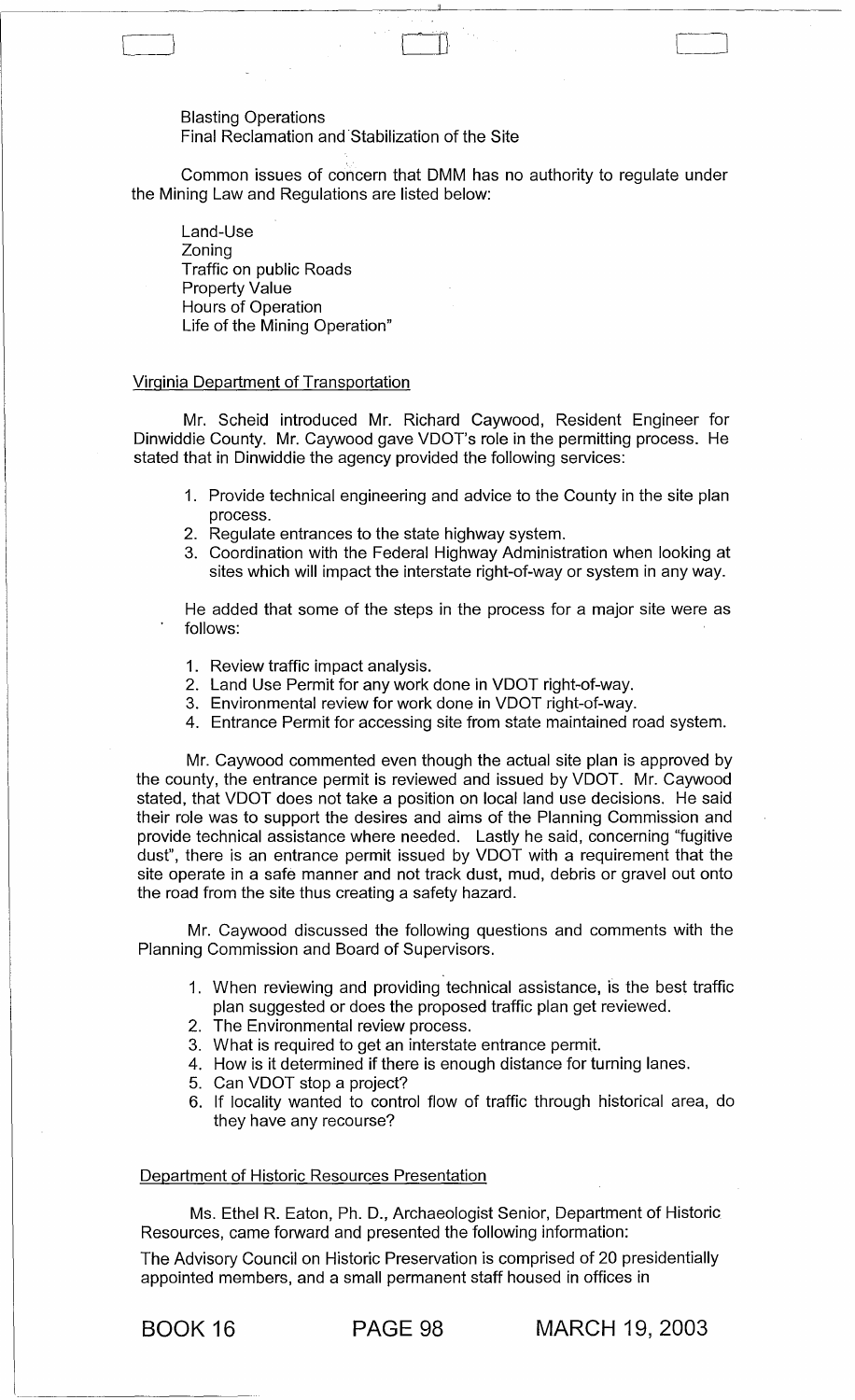Washington, DC, and Denver, Colorado. The staff provides all support services for ACHP members. The Executive Director is based in the Washington, DC, office.

Each year, the Federal Government is involved in a variety of projects that impact historic properties. For example, the Federal Highway Administration works with States on road improvements; the Department of Housing and Urban Development grants funds to cities to rebuild communities; and the General Services Administration builds and leases Federal office space.

Agencies like the Forest Service, the National Park Service, the Bureau of Land Management, the Department of Veterans Affairs, and the Defense agencies make decisions daily about the management of Federal buildings, parks, forests, and lands.

Less obvious Federal actions can also have repercussions on historic properties. A Corps of Engineers permit to build a boat dock or a housing development that affects wetlands may also impact fragile archeological sites. Likewise, a Federal Communications Commission license for cellular tower construction might compromise rural landscapes or properties valued by Indian tribes for traditional religious or cultural practices.

These and many other Federal actions can harm historic properties. Section 106 review is your opportunity to alert the Federal Government to the properties you value and to influence decisions about the Federal projects that affect them.

# What Is Section 106 Review?

In the National Historic Preservation Act (NHPA), Congress established a comprehensive program to preserve the historical and cultural foundations of the Nation as a living part of community life. Section 106 of NHPA is crucial to that program, because it requires consideration of historic preservation in the multitude of Federal actions that take place nationwide. Section '106 requires Federal agencies to consider the effects of their actions on historic properties and provide the Council an opportunity to comment on Federal projects prior to implementation.

Section 106 review encourages, but does not mandate, preservation. Sometimes there is no way for a needed project to proceed without harming historic properties. Section 106 review does, however, ensure that preservation values are factored into Federal agency planning and decisions. Because of Section 106, Federal agencies must assume responsibility for the consequences of their actions and be publicly accountable for their decisions.

# Understanding Section 106 Review

Regulations issued by the Council guide Section 106 review, specifying actions Federal agencies must take to meet their legal obligations. The regulations are published in the Code of Federal Regulations at 36 CFR Part 800 and can be found on the Council's Web site at www.achp.gov/regs.html.

Federal agencies are responsible for initiating Section 106 review, most of which takes place between the agency and State and tribal officials. Appointed by the governor, the State Historic Preservation Officer (SHPO) coordinates the State's historic preservation program and consults with agencies during Section 106 review.

Agencies also consult with officials of federally recognized Indian tribes (herewith, "tribe") when tribal lands or historic properties of significance to such tribes are involved. Some tribes have officially designated Tribal Historic Preservation Officers (THPOs), while others designate representatives to consult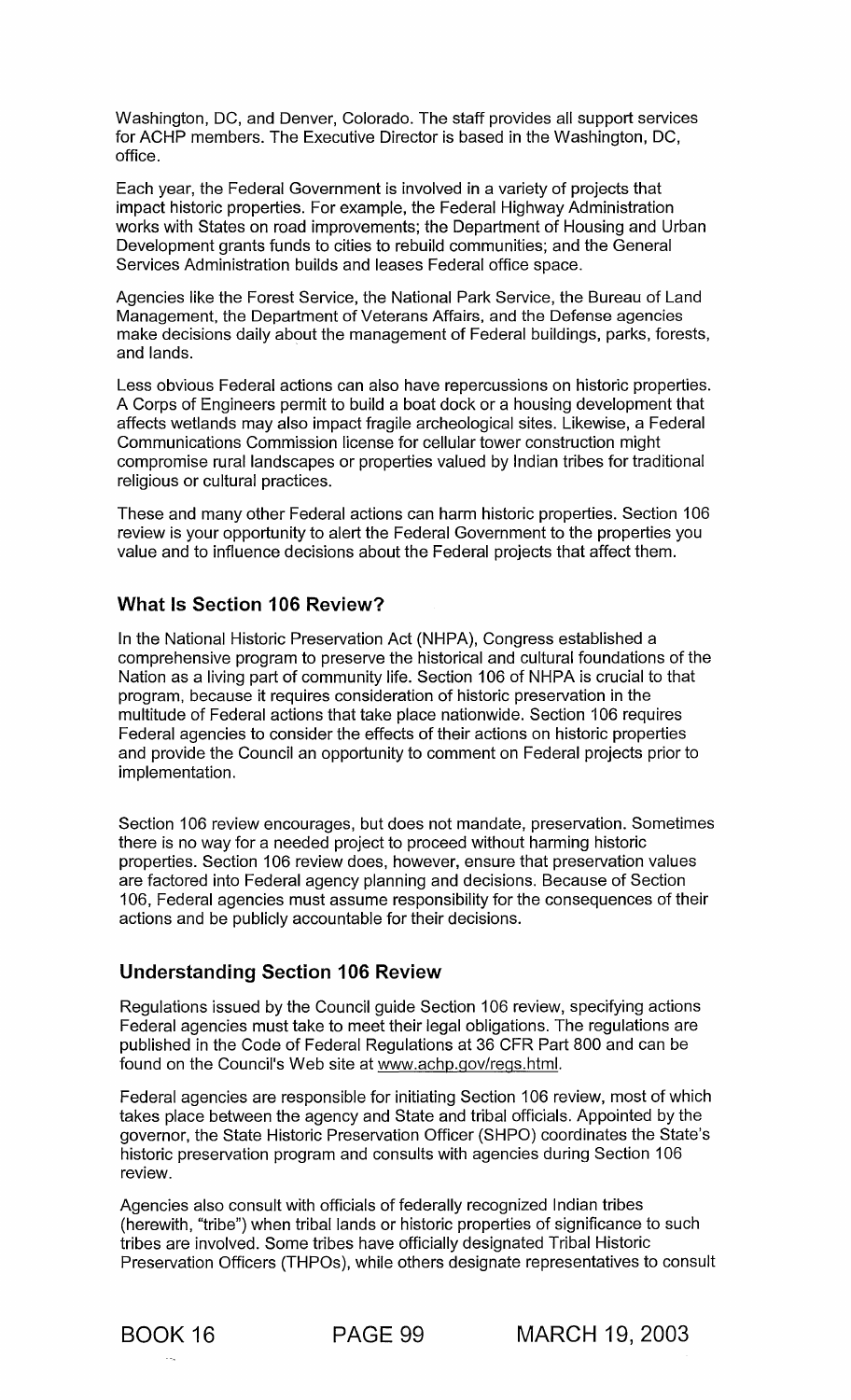with agencies as needed. Contact information appears on the final pages of this quide.

Cl CD '---\_J

To successfully complete Section 106 review, Federal agencies must:

- determine if Section 106 of NHPA applies to a given project and, if so, initiate the review;
- gather information to decide which properties in the project area are listed on or eligible for the National Register of Historic Places;
- determine how historic properties might be affected;
- explore alternatives to avoid or reduce harm to historic properties; and
- reach agreement with the SHPO/tribe (and the Council in some cases) on measures to deal with any adverse effects or obtain advisory comments from the Council, which are sent to the head of the agency.

### The National Register of Historic Places

The National Register of Historic Places is the Nation's official list of properties recognized for their significance in American history, architecture, archeology, engineering, and culture. It is administered by the National Park Service, which is part of the Department of the Interior. National Register properties include districts, sites, buildings, structures, and objects. They can be significant to a local community, a State, an Indian tribe, or the Nation as a whole.

In order to be considered during Section 106 review, a property must either be already listed on the National Register or be eligible for listing. A property is considered eligible when it meets specific criteria established by the National Park Service.

During Section 106 review, the Federal agency evaluates properties against those criteria and seeks the consensus of the SHPO and/or tribe regarding eligibility.

If you have any questions, please contact the Division of Resource Services and Review at (804) 367-2323, extension 106.

> Virginia Department of Historic Resources Division of Resource Services and Review 2801 Kensington Avenue Richmond, VA 23221

When historic properties will be harmed, Section 106 review usually ends with a legally binding agreement that establishes how the Federal agency will address the adverse effects. In the few cases where this does not occur, and the Council issues advisory comments, the head of the Federal agency must consider the comments in making a final decision.

The point of Section 106 review is not to stop projects. It is to ensure that Federal agencies fully consider historic preservation issues and the views of the public during project planning.

### What Is an Adverse Effect?

In Section 106 review, a project is considered to adversely affect a historic property if it may alter the characteristics that qualify the property for inclusion in the National Register in a manner that would diminish the *integrity* of the property. Integrity is the ability of a property to convey its significance, based on its location, design, setting, materials, workmanship, feeling, and association.

BOOK 16 PAGE 99 MARCH 19, 2003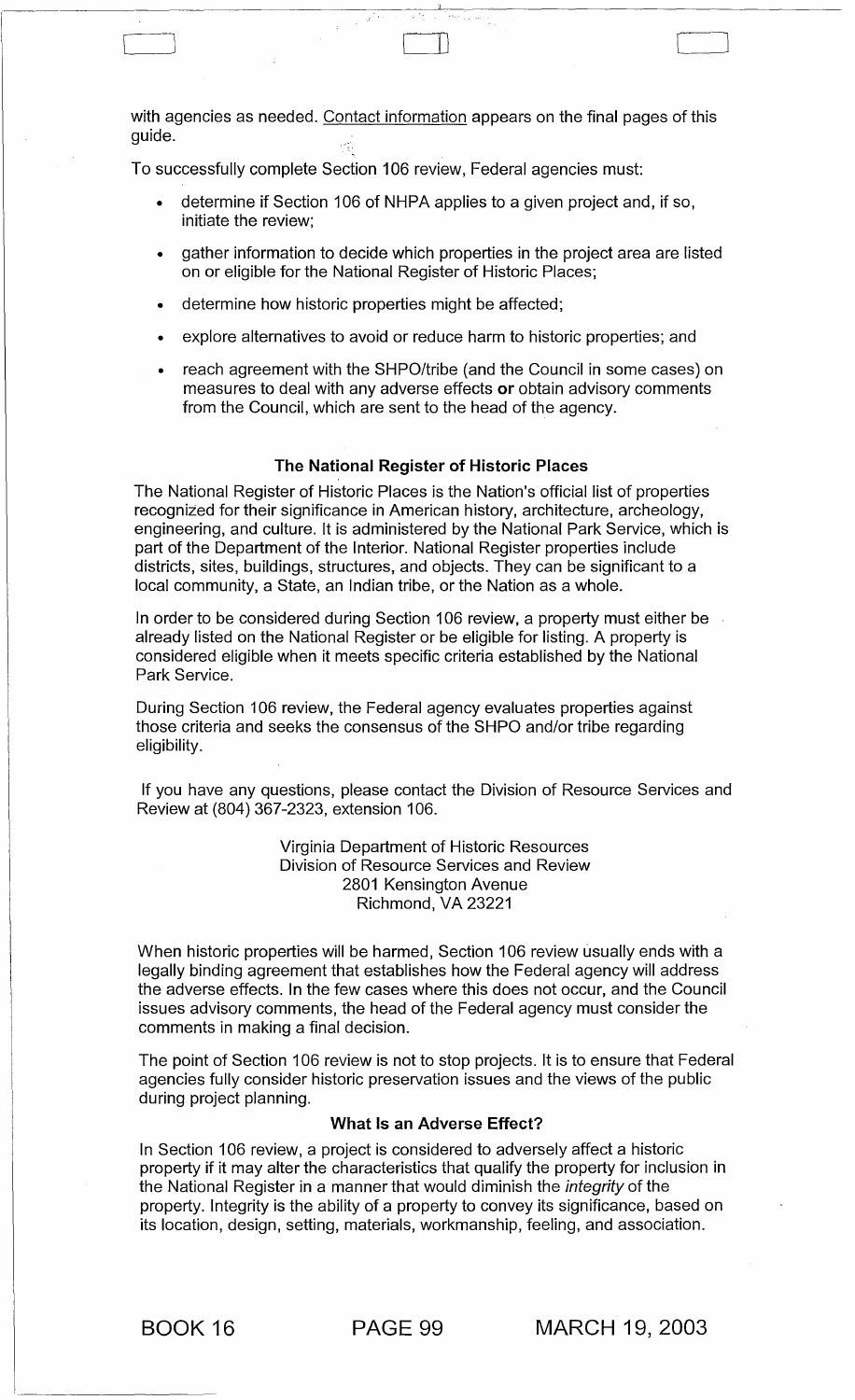Adverse effects can be direct or indirect. They include reasonably foreseeable impacts that may occur later in time, be farther removed in distance, or be cumulative.

Typical examples of adverse effects are:

- physical destruction or damage
- alteration inconsistent with the Secretary of the Interior's Standards for the Treatment of Historic Properties (see www2.cr.nps.gov/tps/secstan1.htm for more information)
- relocation of the property
- change in the character of the property's use or setting
- introduction of incompatible visual, atmospheric, or audible elements
- neglect and deterioration
- transfer, lease, or sale out of Federal control without adequate preservation restrictions

# Determining Federal Involvement

If you are concerned about a proposed project and wondering whether Section 106 applies, you must first determine whether the Federal Government is involved. Will a Federal agency fund or carry out the project? Is a Federal permit, license, or approval needed? Section 106 applies only if a Federal agency is taking an action, so confirming Federal involvement is key.

### Is There Federal Involvement?

Consider the possibilities:

- Is a Federally owned or controlled property involved, such as a military base, park, forest, office building, post office, or courthouse? Is the agency proposing a project on its land, or would it have to provide a right-of-way or other approval to a private company for a project such as a pipeline or mine?
- Is the project receiving Federal funds, grants, or loans? If it is a transportation project, frequent sources of funds are the Federal Highway Administration, the Federal Transit Administration, and the Federal Aviation Administration (for airport improvements). Many local government projects receive funds from the Department of Housing and Urban Development. The Federal Emergency Management Agency provides funds for disaster relief.
- Does the project require a Federal permit, license, or other approval? Often housing developments impact wetlands, so a Corps of Engineers permit may be required. Airport projects frequently require approvals from the Federal Aviation Administration.

Many communications activities, including cellular tower construction, are licensed by the Federal Communications Commission. Hydropower and pipeline development requires approval from the Federal Energy Regulatory Commission. Creation of new bank branches must be approved by the Federal Deposit Insurance Corporation.

Sometimes Federal involvement is obvious. More often, the answer is not immediately apparent. If you have a question, contact the project sponsor to obtain additional information and to inquire about Federal involvement. All Federal agencies have Web sites, many listing regional or local contacts and information on major projects. The SHPO/tribe, State or local planning commissions, or statewide historic preservation organizations may also have project information.

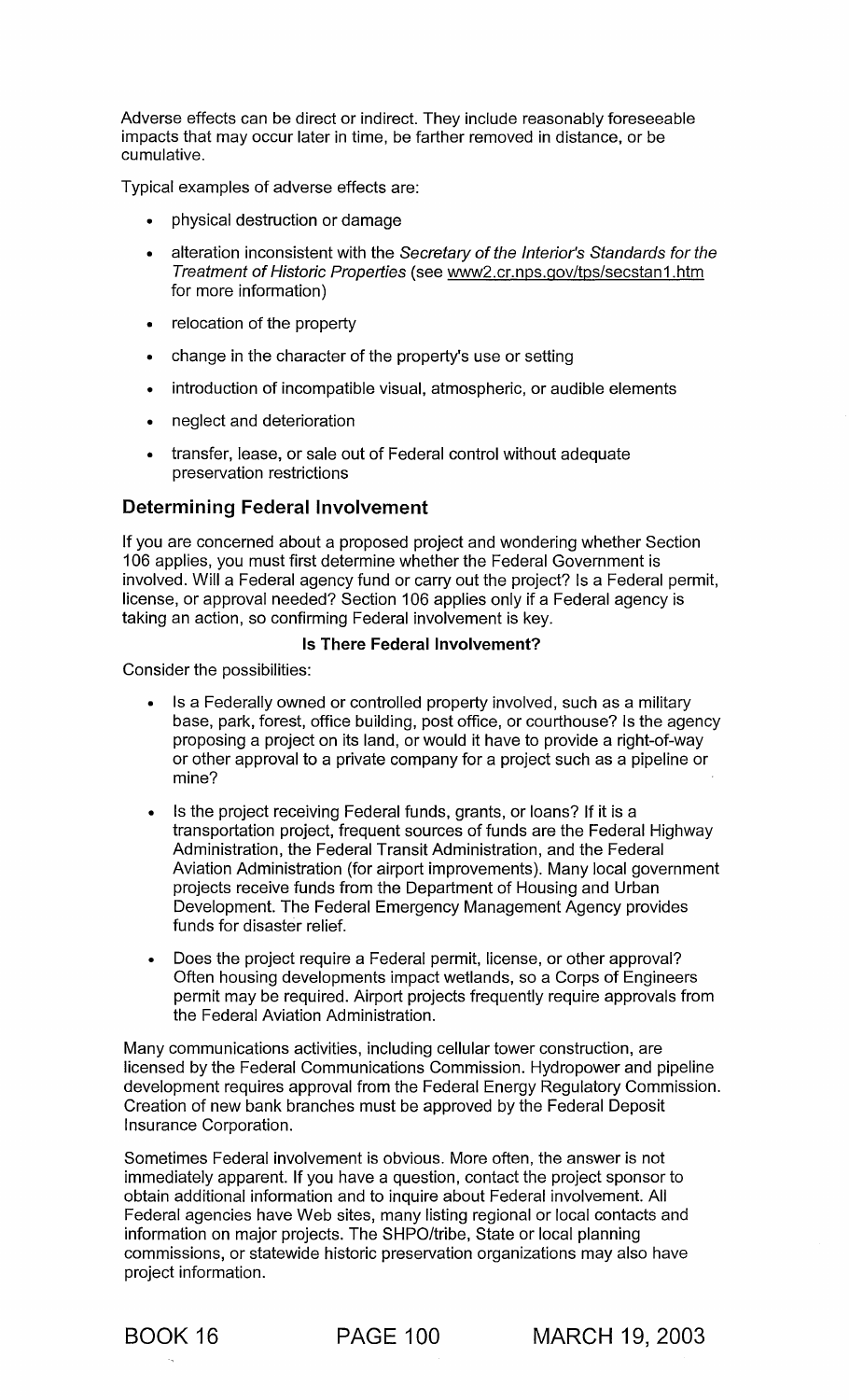Once you have identified the responsible Federal agency, write to the agency to request a project description and inquire about the status of project planning. Ask how the agency plans to comply with Section 106 and begin to voice your concerns. Keep the SHPO/trib'e advised of your interest and contacts with the Federal agency.

-~~---~--- -------~\_\_\_\_c\_\_-----'------------------------

 $\Box$ 

### Monitoring Federal Actions

The earlier you learn about proposed Federal actions, the greater your chance of influencing the outcome of Section 106 review.

- Learn more about the history of your neighborhood, city, or State. Join a local or statewide preservation, historical or archeological organization. These organizations are often the ones first contacted by Federal agencies.
- If there is a clearinghouse that distributes information about local, State, tribal, and Federal projects, make sure you or your organization is on their mailing list.
- Make the SHPO or tribe aware of your interest.
- Become more involved in State and local decision making. Ask about the applicability of Section 106 to projects under State, tribal, or local review. Does your State, tribe, or community have preservation laws in place? If so, become knowledgeable about and active in the implementation of these laws.

Review the local newspaper for notices about projects being reviewed under other Federal statutes, especially the National Environmental Policy Act (NEPA). Under NEPA, a Federal agency must determine if its proposed actions will significantly impact the environment. Usually, if a Federal agency is analyzing a project's environmental impacts under NEPA, then it must also complete a Section 106 review.

## Working with Federal Agencies

Throughout Section 106 review, Federal agencies must consider the views of the public. This is particularly important when an agency is trying to identify historic properties that might be affected by a project and is considering ways to avoid or minimize harm.

In either case, agencies must give the public a chance to learn about the project and provide their views.

How agencies publicize projects depends on the nature and complexity of the particular project, and the agency's public involvement procedures. Public meetings are often noted in local newspapers and on television and radio. A daily Government publication, the Federal Register (available at many public libraries and online at www.access.gpo.gov), has notices concerning projects, including those being reviewed under the National Environmental Policy Act (NEPA). Federal agencies often use NEPA public outreach for purposes of Section 106 review.

Federal agencies also frequently contact museums and historical societies directly to learn about historic properties and community concerns. Let these organizations know of your interest.

When the agency provides you with information, let the agency know if you disagree with its findings regarding what properties are eligible for the National Register of Historic Places or how the proposed project may affect them. Tell the agency-in writing-about any important properties which you think have been overlooked or incorrectly evaluated. Be sure to provide documentation to support your views.

BOOK 16 PAGE 100 MARCH 19, 2003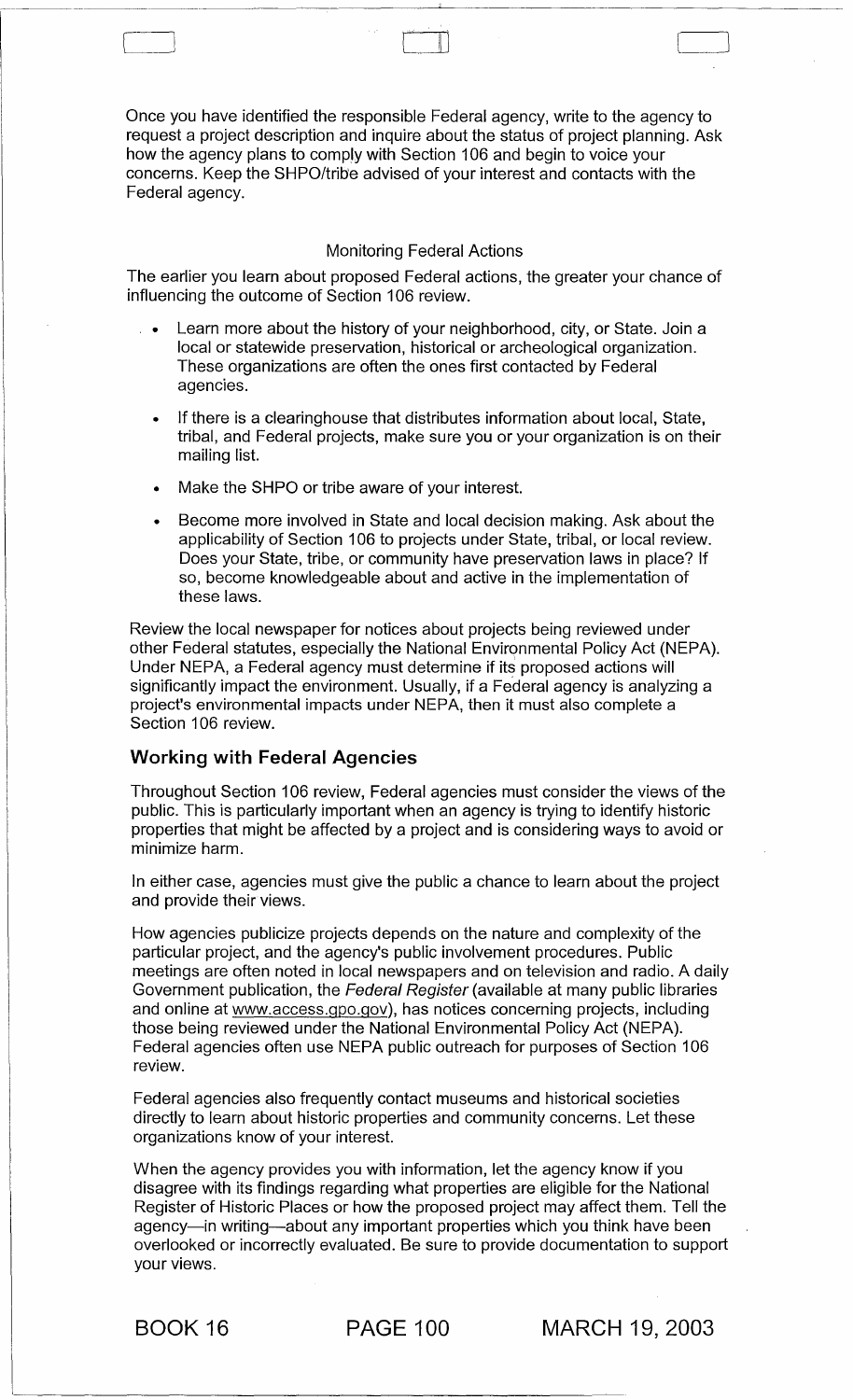When the Federal agency releases information about project alternatives under consideration, make it aware of the options you believe would be most beneficial. To support alternatives that would preserve historic properties, be prepared to discuss costs and how well your preferred alternatives would meet project needs. Sharing success stories about the treatment or reuse of similar resources can be helpful.

Applicants for Federal assistance or permits, and their consultants, often undertake research and analyses on behalf of a Federal agency. Be prepared to make your interests and views known to them, but remember that the Federal agency is ultimately responsible for completing Section 106 review. Make sure that you also convey your concerns directly to the Federal agency.

## Influencing Project Outcomes

In addition to seeking the views of the public, Federal agencies must actively consult with certain organizations and individuals during review. This interactive consultation is at the heart of Section 106 review.

Consultation does not mandate a specific outcome. Rather, it is the process of seeking consensus about how project effects on historic properties should be handled. The organizations and individuals that Federal agencies must consult are called "consulting parties."

To influence project outcomes, you may work through the consulting parties, particularly those who represent your interests. For instance, if you live within the local jurisdiction where a project is taking place, make sure to express your views on historic preservation issues to the local government officials who participate in consultation.

You or your organization, however, may want to take a more active role in Section 106 review, especially if you have a legal or economic interest in the project or the affected properties. You might also have an interest in the effects of the project as an individual, a business owner, or a member of a neighborhood association, preservation group, or other organization. Under these circumstances, you or your organization may write to the Federal agency asking to become a consulting party.

### Who Are "Consulting Parties"?

The following parties are entitled to actively participate as consulting parties during Section 106 review:

- State Historic Preservation Officers;
- Indian tribes:
- Native Hawaiian organizations;
- Local governments; and
- Applicants for Federal assistance, permits, licenses, and other approvals.

Other individuals and organizations with a demonstrated interest in the project may participate in Section 106 review as consulting parties "due to the nature of their legal or economic relation to the undertaking or affected properties, or their concern with the undertaking's effects on historic properties." Their participation is subject to approval by the responsible Federal agency.

When requesting consulting party status, explain why you believe your participation would be valuable to successful resolution. Since the SHPO/tribe will assist the Federal agency in deciding who will participate in the consultation, be sure to provide the SHPO/tribe with a copy of your letter to the agency.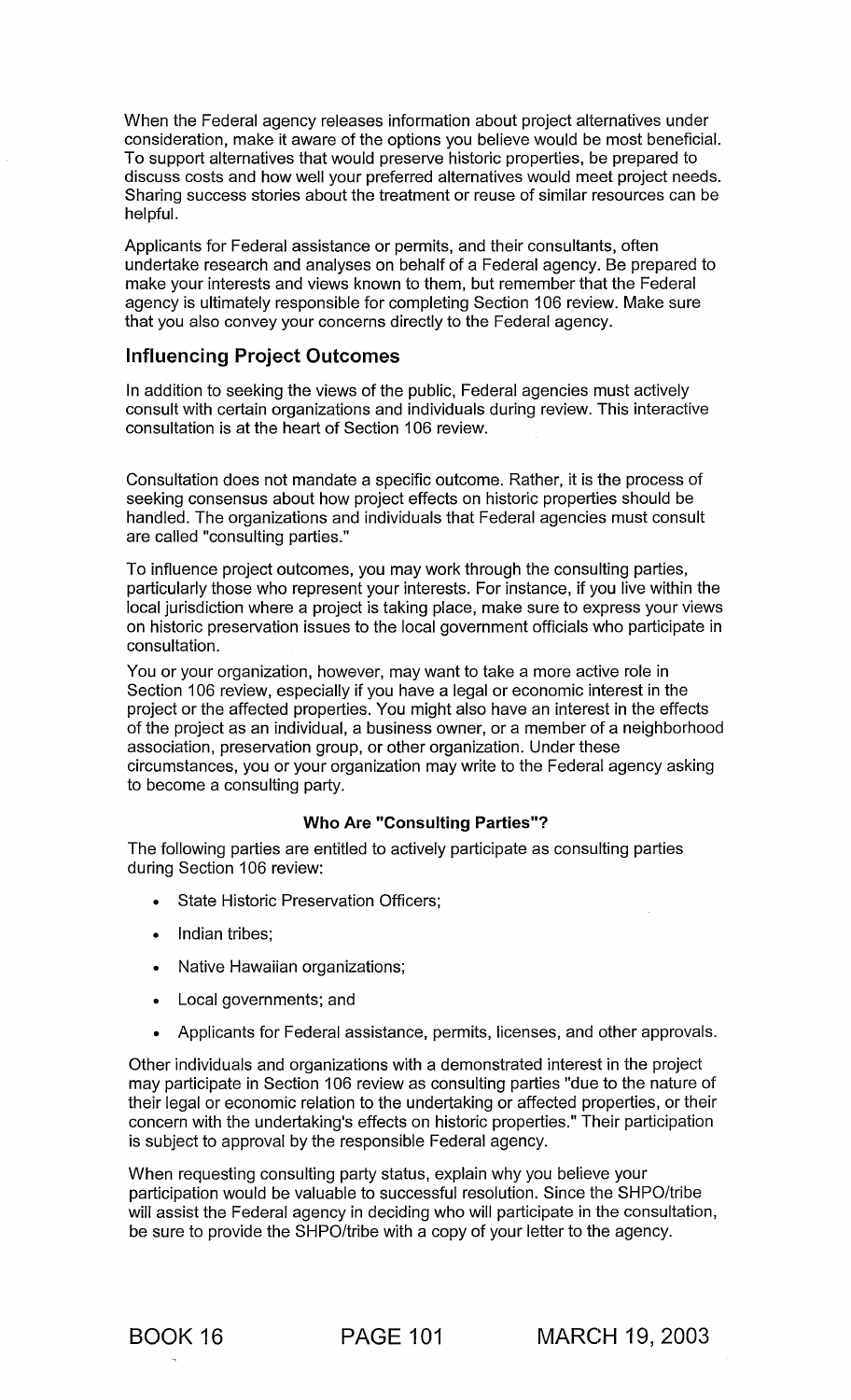The Federal agency makes the ultimate decision. However, if you are denied consulting party status, you may contact the Council to request a review of the matter.

------------- ------------~ -- - --------,~:----------------------

 $\Box$ 

 $\vert$ 

Consulting party status entitles you to share your views, receive and review pertinent information, offer ideas, and consider possible solutions together with the Federal agency and other consulting parties. It is up to you to decide how actively you want to participate in consultation.

### Making the Most of Consultation

Consultation will vary depending on the Federal agency's planning process and the nature of the project and its effects.

Often consultation involves diverse participants with a variety of concerns and issues, including preservation proponents as well as those who view historic properties as impediments.

Effective consultation occurs when you:

- keep an open mind;
- state your interests clearly;
- acknowledge that others have legitimate interests, and seek to understand and accommodate them;
- consider a wide range of options; and
- identify shared goals and seek options that allow mutual gain.

Creative ideas about alternatives-not complaints-are the hallmarks of effective consultation.

## How the Council Can Help

Under Section 106 review, most harmful effects are addressed successfully by the Federal agency, the SHPO/tribe, and any other consulting parties. So, your first points of contact should always be the Federal agency and the SHPO/tribe. However, the Council can also assist with your questions and concerns.

When there is significant public controversy, or if the project will have substantial effects on important historic properties, the Council may elect to participate directly in the consultation. The Council may also decide to get involved if important policy questions are raised or if there are issues of concern to Indian tribes or Native Hawaiian organizations.

Whether the Council becomes involved in consultation or not, you may contact the Council to express your views or to request guidance, advice, or technical assistance. Regardless of the scale of the project or the magnitude of its effects, the Council is available to assist with dispute resolution and advise on the conduct of Section 106 decision-making.

If you disagree with the Federal agency regarding which historic properties are affected by a project or how they will be impacted, contact the Council. Depending upon the status of the review, the Council could require reconsideration of the Federal agency's findings.

### Contacting the Council: A Checklist

When you contact the Council, try to have the following information available:

- the name of the responsible Federal agency and how it is involved;
- a description of the project;
- the historic properties involved; and

BOOK 16 PAGE 101 MARCH 19, 2003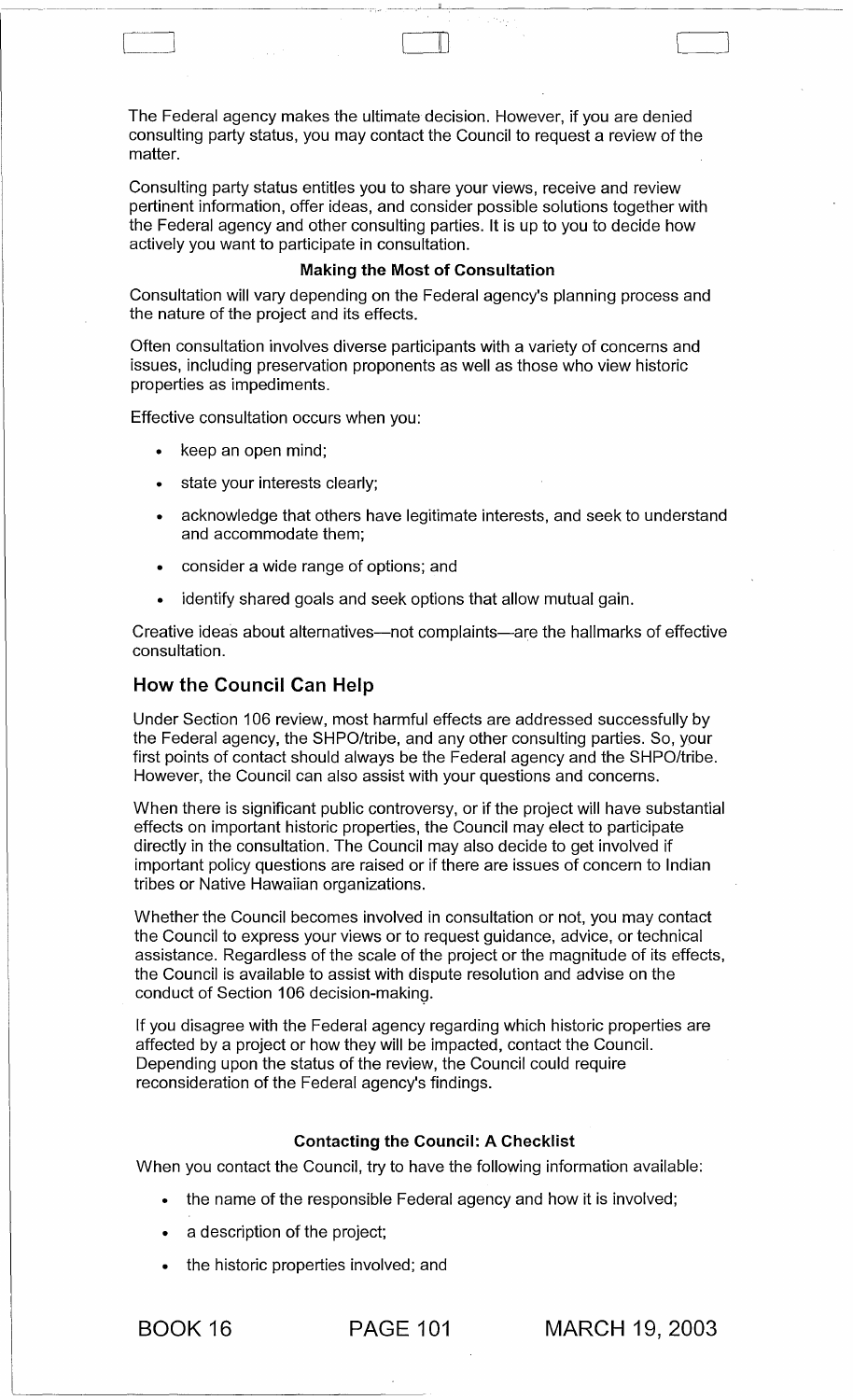• a clear statement of your concerns about the project and its effect on historic properties.

If you suspect Federal involvement but have been unable to verify it, or if you believe that the Federal agency or one of the other participants in review has not fulfilled its responsibilities under the Council's regulations, you can ask the Council to investigate. In either case, be as specific as possible.

# When Agencies Don't Follow the Rules

Federal agencies must conclude Section 106 review before project funds are approved or permits issued. They must not sign contracts or take other actions that would preclude consideration of the full range of alternatives to avoid or minimize harm to historic properties before Section 106 review is complete.

If the agency acts without properly completing Section 106 review, the Council can issue a finding that the agency has foreclosed the possibility of meaningful review of the project. This means that, in the Council's opinion, the agency has failed to comply with Section 106 and therefore has not met the requirements of Federal law.



A vigilant public helps ensure that Federal agencies comply fully with Section 106. In response to requests, the Council

can investigate questionable actions and advise agencies to do what is required. As a last resort, preservation groups or individuals can litigate in order to enforce Section 106.

# Following Through

Designed to accommodate project needs and historic values, Section 106 review needs strong public participation if it is to be meaningful. Section 106 review can-and does-permit the public to influence how Federal actions affect historic properties. By keeping abreast of Federal involvement, participating in consultation, and knowing when and whom to ask for help, you can play an active role in deciding the future of your community.

Section 106 review gives you a chance to weigh in when Federal actions will affect historic properties you care about. Seize that chance and make a difference!

## Contact Information

### Advisory Council on Historic Preservation

Office of Planning and Review 1100 Pennsylvania Avenue, NW, Suite 809 Washington, DC 20004 Phone: (202) 606-8503 Fax: (202) 606-8647 E-mail: achp@achp.gov Web site: www.achp.gov

The Council's Web site includes a "Users Guide to Section 106 Review" and contact information for Federal agencies, SHPOs, and tribes.

The Council's Denver office handles most Section 106 reviews in the western States: 12136 West Bayaud Avenue, Suite 330 Lakewood, CO 80228 Phone: (303) 969-5110 Fax: (303) 969-5115

BOOK 16 PAGE 102 MARCH 19, 2003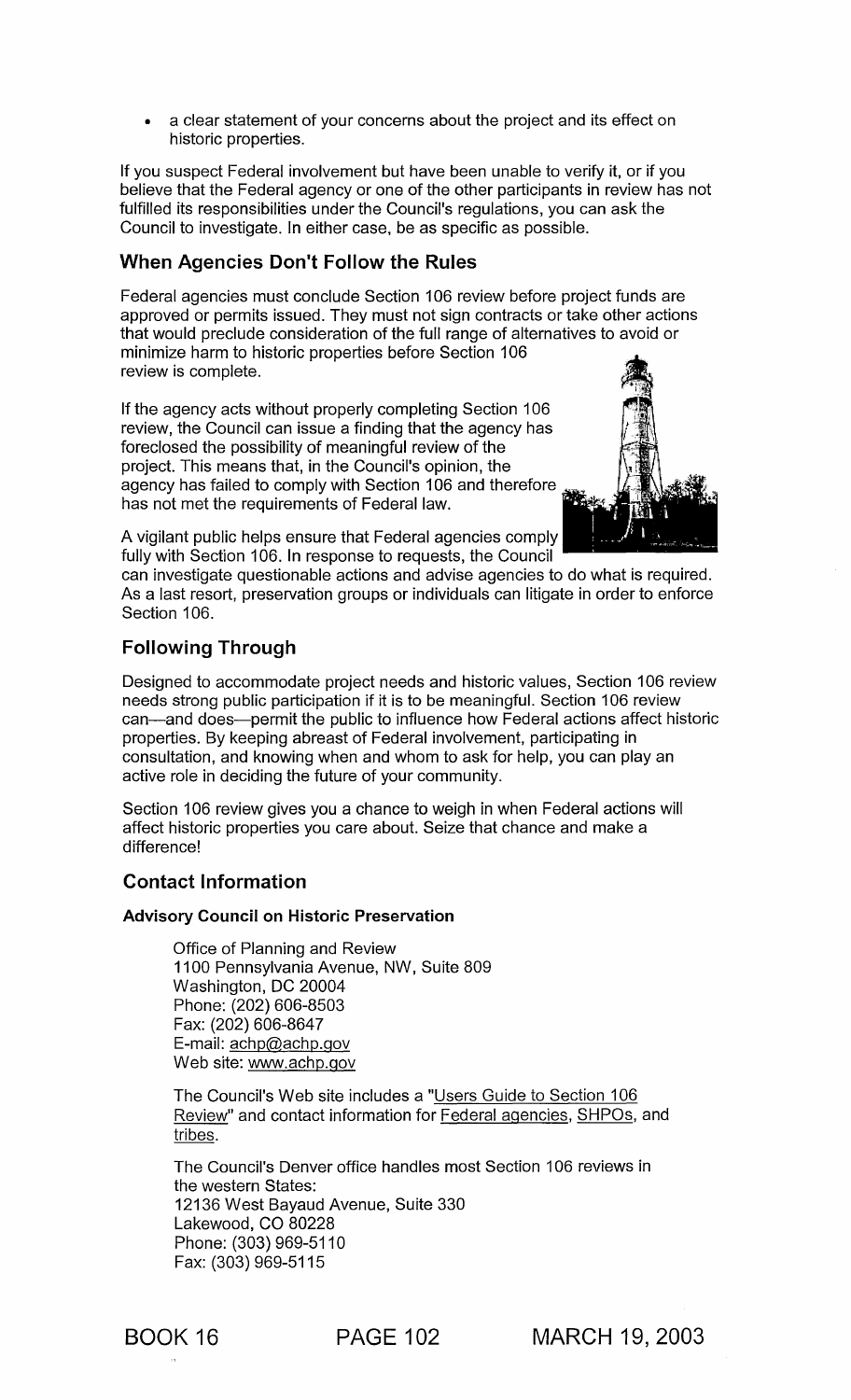#### National Conference of State Historic Preservation Officers

444 N. Capitol St., NW, Suite 342 Washington, DC 20001-1512 Phone: (202) 624-5465 Fax: (202) 624-5419 Web site: www.sso.org/ncshpo

### National Association of Tribal Historic Preservation Officers

1411 K Street, NW, Suite 700 Washington, DC 20005 Phone: (202) 628-8476 Fax: (202) 628-2241

#### National Park Service

Heritage Preservation Services 1849 CSt., NW, NC-330 Washington, DC 20240 Phone: (202) 343-9573 Fax: (202) 343-3921 Web site: www2.cr.nps.gov

National Register of Historic Places 1849 C St., NW, NC-400 Washington, DC 20240 Phone: (202) 343-9536 Fax: (202) 343-1836 Web site: www.cr.nps.gov/nr

### National Trust for Historic Preservation

1785 Massachusetts Avenue, NW Washington, DC 20036 Phone: (800) 944-6847 or (202) 588-6000 Fax: (202) 588-6038 Web site: www.nthp.org

The National Trust has regional offices in San Francisco, Denver, Fort Worth, Chicago, Boston, and Charleston.

Obtaining information on previously recorded historic properties does not constitute review under Section 106 of the National Historic Preservation Act. If a project is federally funded, licensed, or permitted, the federal agency may require you to obtain DHR comment under Section 106. If you are also requesting a review of your project on behalf of a federal agency, you may download a Project Review Form from our web site at www.dhr.state.va.us. This is a separate process that does not involve the archives, and thus cannot be accomplished concurrent with an archives search."

#### Department of Environmental Quality

James Golden, Deputy Director of the Central Division of Department of Environmental Quality, came forward and presented the following information on the process related to applications for DEQ permits.

### Air Permit to Construct and Operate

The EPA has established New Source Performance Standards for certain industrial activities with the potential to impact air quality. Non Metallic Mineral · Mining is one of those industrial activities and therefore a permit from DEQ is required.

BOOK 16 PAGE 102 MARCH 19, 2003

 $\exists$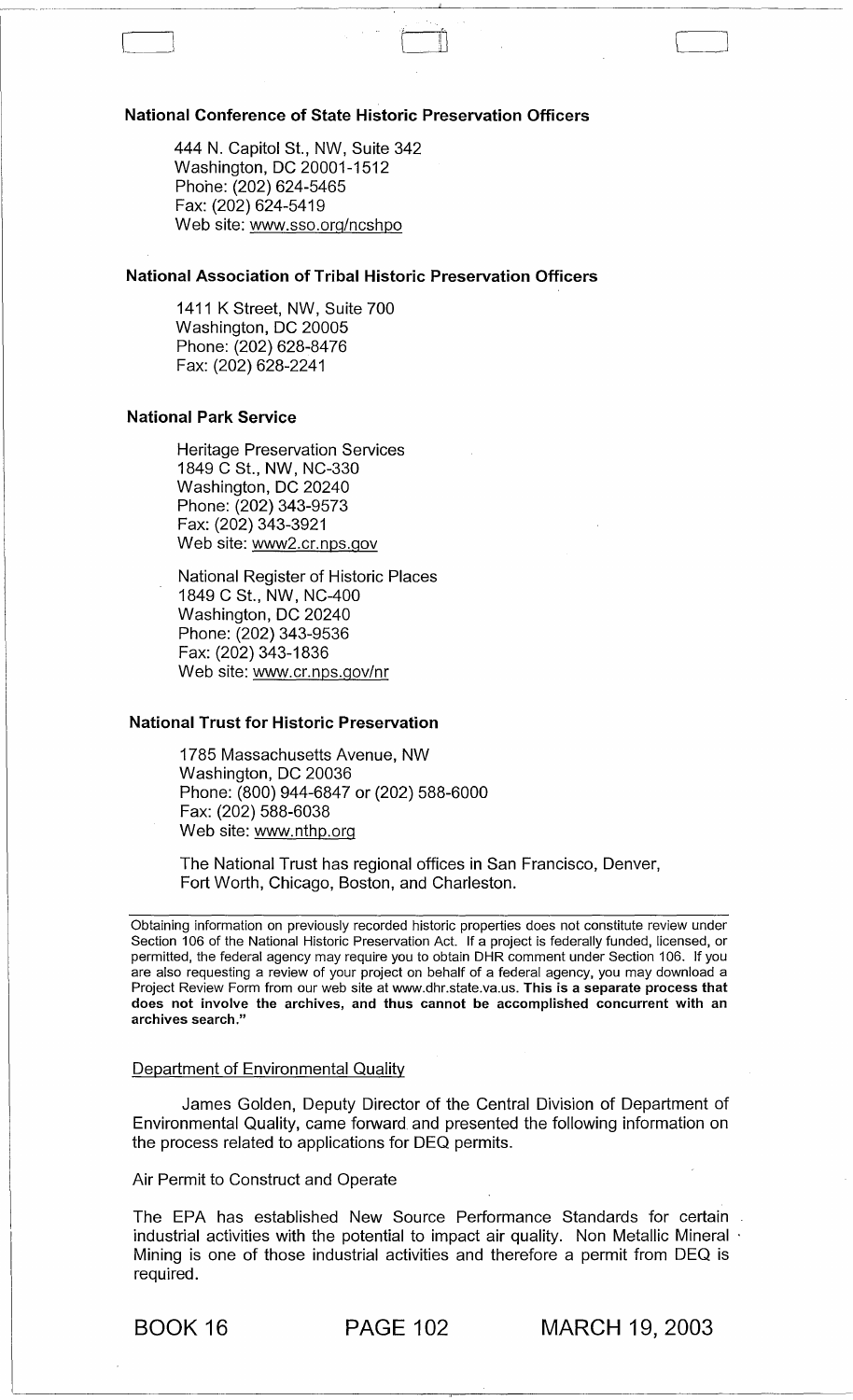Pollutant of concern from an air perspective is Particulates. The air permit addresses particulate emissions in several ways:

- 1. Through put of material is limited
- 2. Emission sources like conveyors and crushers must be controlled by methods such as wet suppression or enclosure
- 3. Fugitive dust from roads is controlled by water trucks or irrigation systems
- 4. Permit contains numerical limitations of annual particulate emissions

Water Permits

- 1. Storm Water Permit for Construction Activities
	- A. Required if area of land disturbance is greater than 1 acre
	- B. Basic Requirement of this permit is the development and implementation of a Storm Water Pollution Prevention Plan
	- C. The permit specifies the content of the Plan a. A significant component of the plan includes incorporation of local Erosion and Sediment Control Plans, which become an enforceable part of the permit.
- 2. Nonmetallic Mineral Mining Facility Permit
	- A. Similar to the air permit, this industrial activity also requires a water permit (must have DMME permit in order to get DEQ permit)
	- B. Permit addresses both storm water and process water discharges.
	- C. Permit requirements include
		- a. Quarterly monitoring and reporting of process water discharges
		- b. Annual monitoring and reporting of storm water discharges
		- c. Development and implementation of a Storm Water Pollution Prevention Plan
- 3. Inspection and Enforcement Capability  $-20$  inspectors covering 22 counties and some 2,500 permits
	- A. Inspection frequencies for permits vary:
		- For example, the Construction Storm Water Permit is only effective during active construction. There are currently 700 such permits - inspections are limited to very large sites and in response to complaints from local governments and citizens.
	- B. Air permits are inspected generally 1 every 2 years
	- C. Other water permits generally 1 every 5 years
- 4. Enforcement Capability
	- A. Consists primarily of:
		- a. Active informal corrections
		- b. Consent order process (primarily civil with some criminal involvement in willful acts)
		- c. Adversarial proceedings (primarily civil with some criminal involvement in willful acts)
		- d. An ability to refer to the Attorney General Office for action
- 5. Virginia Water Protection Permit Wetlands VWP
	- A. VWP permit is required if wetland will be impacted as a result of facility construction and operation
	- B. Permit basically requires the facility to be constructed and operated in a way that avoids and minimizes impacts to wetlands
	- D. Any wetlands impacted at the site require mitigation
	- E. Mitigation can be accomplished in several ways:
		- a. Wetland creation or restoration on-site
		- b. Purchase of use of wetland bank credits \$57,000 per acre
		- c. Contribution to approved In-lieu Fund (CORPSNA Nature Conservancy) no available bank or stream improvement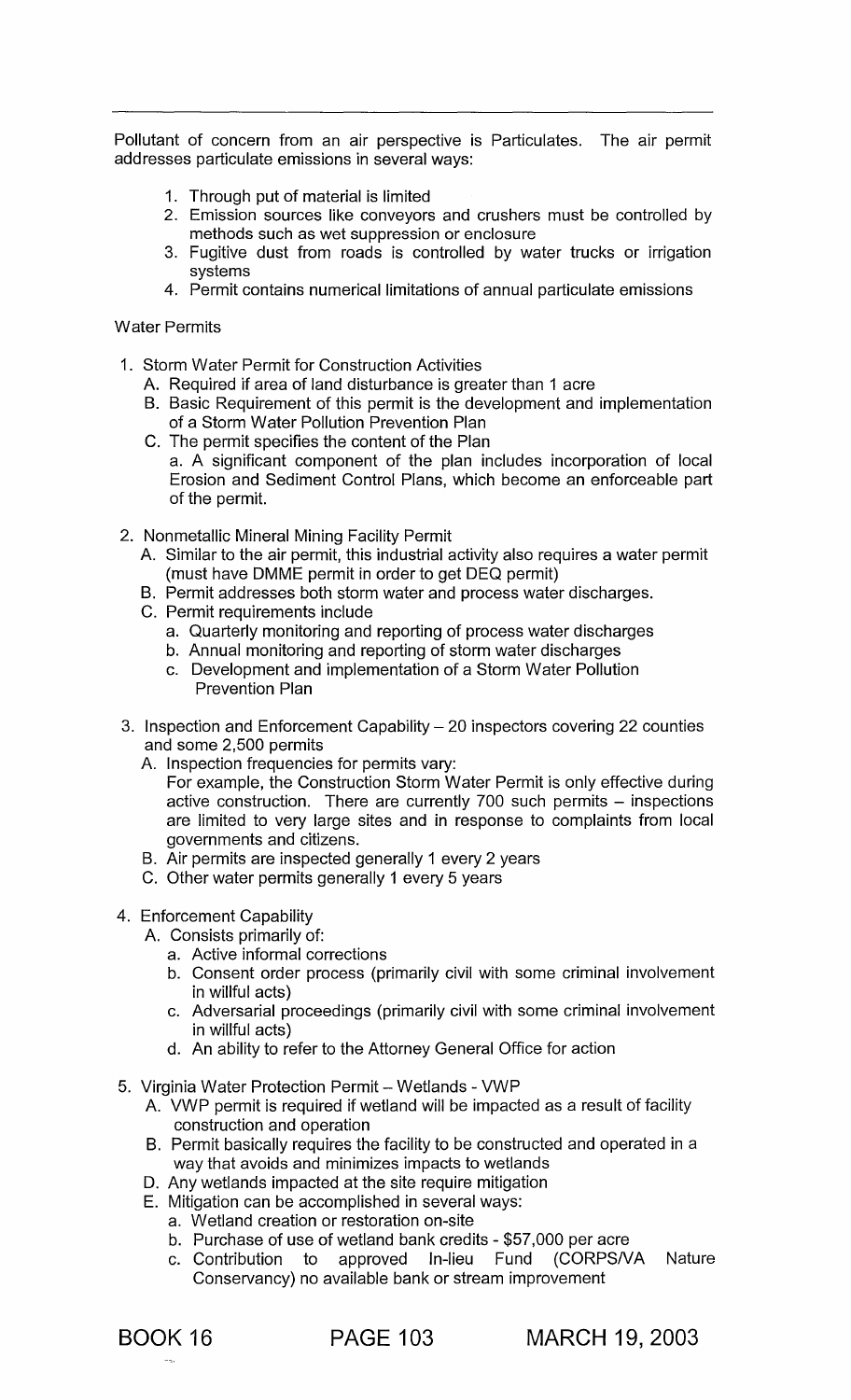d. Preservation of existing wetlands and upland buffers in conjunction with mitigation

Mr; Goiden said in dosing, some general comments on these permit types. All 4 of these permits are general permits - most significant aspect is that unlike individual permits, no public notice or participation is required. This means there is no opportunity for public opposition to the issuance of the permit. Local government approval is only required for the Air Permit - no approval is needed. for the 3 water permits. These issues are not addressed: noise, blasting, and truck traffic.

A question and answer period by the members of the Planning Commission, Board of Supervisors and citizens followed the agencies ·presentatiohs .

## . iN RE: **ADJOURNMENT**

Upon Motion of Mr. Clay, Seconded by Mr. Bracey, Mr. Bracey, Mr. Moody, Mr. Clay, Mr. Haraway, Mr. Bowman voting "Aye", the meeting adjourned at 10:47 P.M. to be continued until 1:00 P.M. on Friday, March 21, 2003 for a site visit at the Springfield Quarry Plant at 11460 Staples Mill Road, Glen Allen, Virginia.

robert bowman, iv, chairman

 $\overline{\mathbf{L}}$  is a set of  $\overline{\mathbf{L}}$  in the set of  $\overline{\mathbf{L}}$ 

\

*Llendy Lileber Kalph* 

,

County Administrator

/abr'

~",

BOOK-16 "PAGE 103 MARCH 19, 2003

'; .---~-.-~- ---'-- ~..,. --\_ .. -